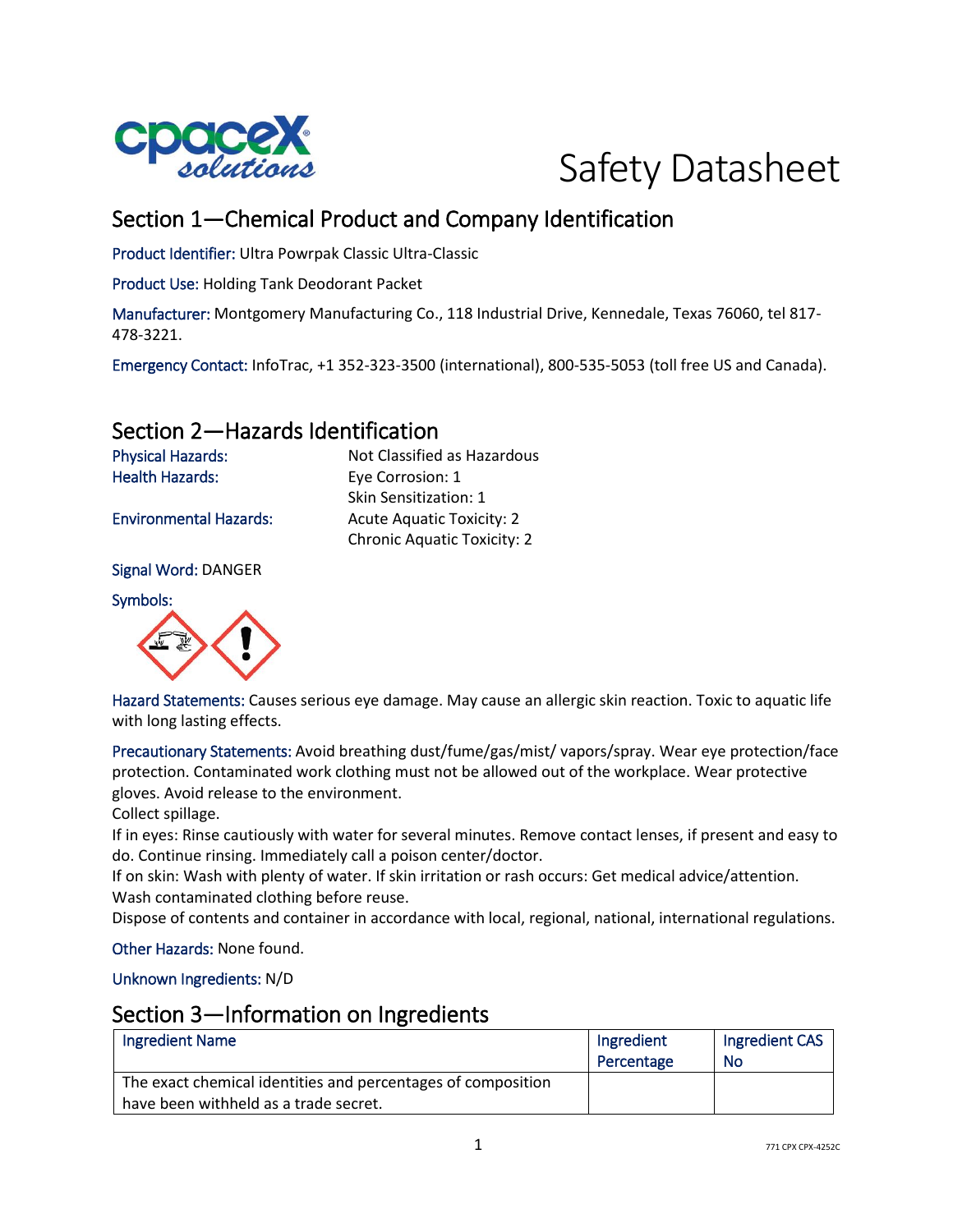# Section 4—First Aid Measures

Skin contact: If on skin: Wash with plenty of water. If skin irritation or rash occurs: Get medical advice/attention. Wash contaminated clothing before reuse.

Eye contact: If in eyes: Rinse cautiously with water for several minutes. Remove contact lenses, if present and easy to do. Continue rinsing. Immediately call a poison center/doctor.

Ingestion: If swallowed: Rinse mouth. Immediately call a doctor.

Inhalation: If inhaled: Remove person to fresh air and keep comfortable for breathing. Call a doctor if you feel unwell.

Most important symptoms/effects, acute and delayed: N/D

Indication of immediate medical attention/special treatment: N/D

## Section 5—Fire-Fighting Measures

Suitable extinguishing media: Foam, carbon dioxide, dry chemical, or water fog.

Specific hazard arising from chemicals: N/D

Special equipment and precautions: Wear suitable respiratory equipment when necessary.

## Section 6—Accidental Release Measures

Personal precaution, protective equipment, emergency procedures: Avoid eye contact. Do not ingest. May cause skin irritation. Wear Personal Protective Equipment (refer to section 8).

Methods and material for containment and clean up: Avoid release to the environment. Vacuum spilled material and place in closed container for disposal. Minimize dusting to prevent distribution of airborne dust. Mop area with water. Wash residue to drain.

# Section 7—Handling and Storage

Precautions for safe handling: Avoid contact with eyes. Do not ingest.

Cautions for safe storage: Store in a well-ventilated place. Keep container tightly closed. Store in dry containers and in a dry place. Minimize generation of airborne dust. Do not store above 38 °C (100 °F). Keep locked up.

Incompatibilities: High temperatures (>400 °C) in the presence of strong acids may emit toxic cyanide fumes. Strong acids may generate hydrogen chloride. Strong oxidizing agents may generate chlorine gas.

# Section 8—Exposure controls/personal protection

Exposure Limits: TWA – 8 hour Time Weighted Average, STEL – 15 minute Short Term Exposure Limit.

#### Specific Engineering: Not established.

Individual protective equipment and measures: Eye and Face Protection: If eye exposure to powder is likely, use tight fitting chemical safety goggles. Gloves: Cloth, leather or rubber. Respiratory Protection: Use NIOSH approved dust filter respirator for exposure above permissible exposure limits. The respiratory use limitations made by NIOSH or the manufacturer must be observed. Respiratory protection programs must be in accordance with 29 CFR 1910.134. Ventilation: Use dust collector to prevent distribution of airborne dust. Other Protective Equipment: Boots, aprons or chemical suits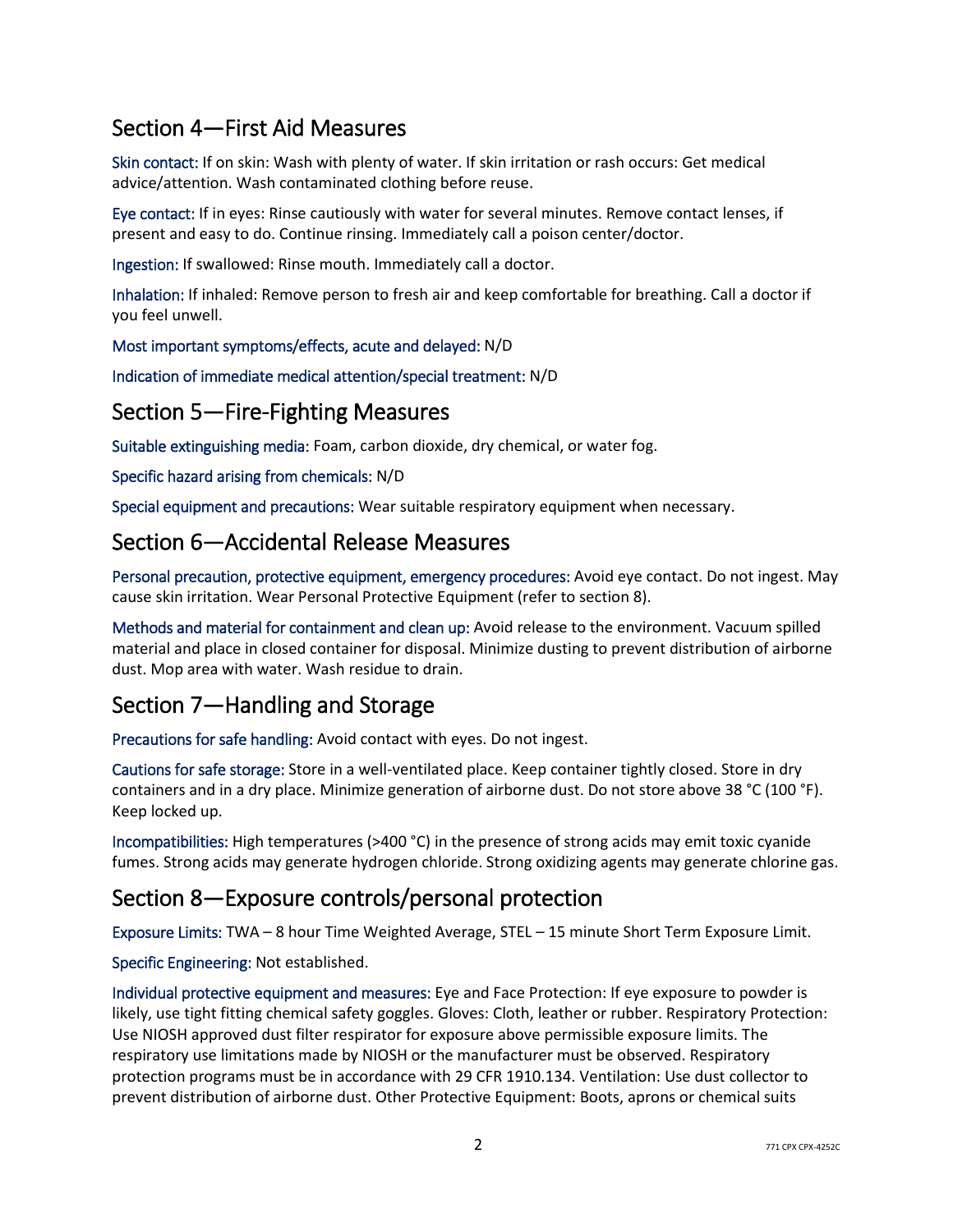should be used when necessary to prevent skin contact. Personal protective clothing and use of equipment must be in accordance with 29 CFR

# Section 9—Physical and Chemical Properties

| Physical State: Solid (Granule or powder)         | Flammability (solid, gas): Not Flammable |
|---------------------------------------------------|------------------------------------------|
| Color: Blue                                       | Vapor Pressure (mmHg): N/D               |
| Odor: Perfume-like                                | Vapor Density (air= 1): N/D              |
| Odor Threshold: N/D                               | Relative Density: N/D                    |
| pH: 6-8 (10% slurry)                              | Solubilities: In water: 95%              |
| Melting point/freezing Point: N/D                 | Partition Coefficient: N/D               |
| Initial Boiling Point and Boiling Range: 2,575 °F | Auto-Ignition Temperature: N/D           |
| $(1,413 \degree C)$                               |                                          |
| Flash Point: None                                 | Decomposition Temperature: N/D           |
| Evaporation Rate: Not established                 | Viscosity: N/D                           |
| Upper/Lower Flammability or Explosive limits: N/D |                                          |

## Section 10—Stability and Reactivity:

| <b>Chemical Stability: Stable</b>                  | Condition to Avoid: High temperatures (>400 °C) |
|----------------------------------------------------|-------------------------------------------------|
| Reactivity: No specific reactivity test data       | Possibility of Hazardous Reaction: Hazardous    |
| available for this mixture.                        | Polymerization: will not occur.                 |
| Incompatible Materials: High temperatures (>400    | <b>Hazardous Decomposition Products:</b>        |
| °C) in the presence of strong acids may emit toxic | May produce bromine.                            |
| cyanide fumes. Strong acids may generate           |                                                 |
| hydrogen chloride. Strong oxidizing agents may     |                                                 |
| generate chlorine gas.                             |                                                 |

# Section 11—Toxicological information:

Information on the likely routes of exposure: Skin contact, eye contact, inhalation, ingestion.

| <b>Chemical Name</b>                          | Oral LD50   | Dermal LD50 | <b>Inhalation LD50</b> |
|-----------------------------------------------|-------------|-------------|------------------------|
| Ingredient 1                                  | 350 $mg/kg$ | N/D         | N/D                    |
| Product as a Whole                            | 2,208 mg/kg | N/D         | N/D                    |
| The exact chemical identities and percentages |             |             |                        |
| of composition have been withheld as a trade  |             |             |                        |
| secret.                                       |             |             |                        |

Important symptoms: Refer to Section 4—First Aid Measures.

Effects of Acute Exposure: None known

Effects of Chronic Exposure: Excessive contact with powder can cause drying of the mucous membranes of nose, eyes and throat due to absorption of moisture and oils. This material can also cause nasal irritation and nosebleeds. Eye contact with powder can result in irritation. WSP recommends that persons with breathing problems or lung disease should not work in dusty areas unless a physician approves and certifies their fitness to wear respiratory protection.

Carcinogenicity: IARC, ACGIH, NTP, OSHA: No component of this product present at levels greater than or equal to 0.1% is identified as probable, possible or confirmed human carcinogen by IARC, ACGIH, NTP, OSHA respectively.

OSHA: No component of this product present at levels greater than or equal to 0.1% is identified as a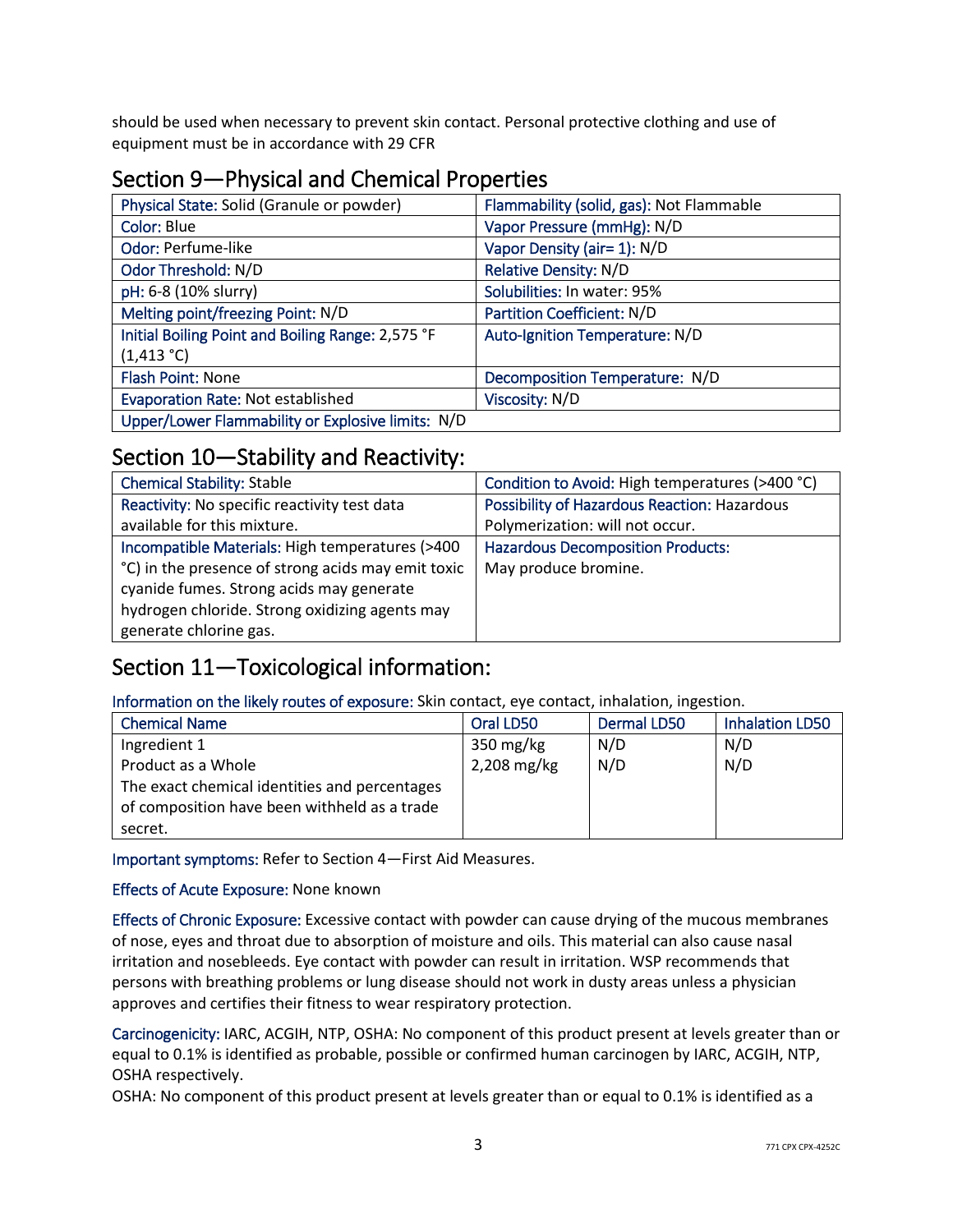carcinogen or potential carcinogen by OSHA

Other Data: Medical Conditions Aggravated by Exposure: None known

## Section 12—Ecological Information:

Ecotoxicity: Toxic to aquatic life with long lasting effects.

Ingredient 1: Toxicity to fish LC50 - Oncorhynchus mykiss (rainbow trout) - 41.2 mg/l - 96 h. LC50 - Lepomis macrochirus (Bluegill) - 35.7 mg/l - 96 h. Toxicity to daphnia and other aquatic invertebrates: EC50 - Daphnia magna (Water flea) - 1.6 mg/l - 48 h static test EC50 - Daphnia magna (Water flea) - 1.4 mg/l - 48 h (OECD Test Guideline 202). Toxicity to algae EC50 - Selenastrum capricornutum (green algae) - 0.37 mg/l - 72 h

| Persistence and degradability: N/D | <b>Bioaccumulative Potential: N/D</b> |
|------------------------------------|---------------------------------------|
| Mobility in Soil: N/D              | Other Adverse Effects: N/D            |

## Section 13—Disposal Considerations

Waste Treatment Method: Avoid release to the environment. Dispose of contents and container in accordance with local, regional, national, international regulations. Offer surplus and non-recyclable solutions to a licensed disposal company. Contact a licensed professional waste disposal service to dispose of this material.

## Section 14—Transport Information

| UN number:                                                                  | UN proper shipping name:                  |
|-----------------------------------------------------------------------------|-------------------------------------------|
| Transport hazard class(es):                                                 | Packing group if applicable:              |
| <b>Environmental hazards:</b>                                               | Special precautions: Regulated - Consumer |
|                                                                             | Commodity - ORM-D Canada TDG Description: |
|                                                                             | Regulated - Consumer Commodity - ORM-D    |
| Transport in bulk (according to Annex II of MARPOL 73/78 and the IBC Code): |                                           |

## Section 15—Regulatory information

USA TSCA: Listed as non hazardous. EUROPE EINECS: Not listed. CANADA DSL: AUSTRALIA AICS: KOREA ECL: JAPAN MITI (ENCS): SARA TITLE III: Not listed. SARA 311, 312 HAZARD CLASS: Not listed. SARA 313 CHEMICALS: Not listed. SARA SECTION 302: Not listed as an Extremely Hazardous Substance. CERCLA Hazardous Substance: Not listed. RCRA: Not listed.

# Section 16—Other Information

#### Key to Abbreviations:

no info not determined, no information found N/D not determined, no information found

Date SDS Prepared: July 1, 2015

#### Suggested NFPA rating: N/D

Suggested HMIS rating: H=2, F=0, P=0, PPE=N/D. (NPCA recommends that PPE codes be determined by the employer, who is most familiar with the actual conditions under which chemicals are used at the work location.)

This information is prepared according to 29 CFR 1910.1200 and is based on typical working conditions,